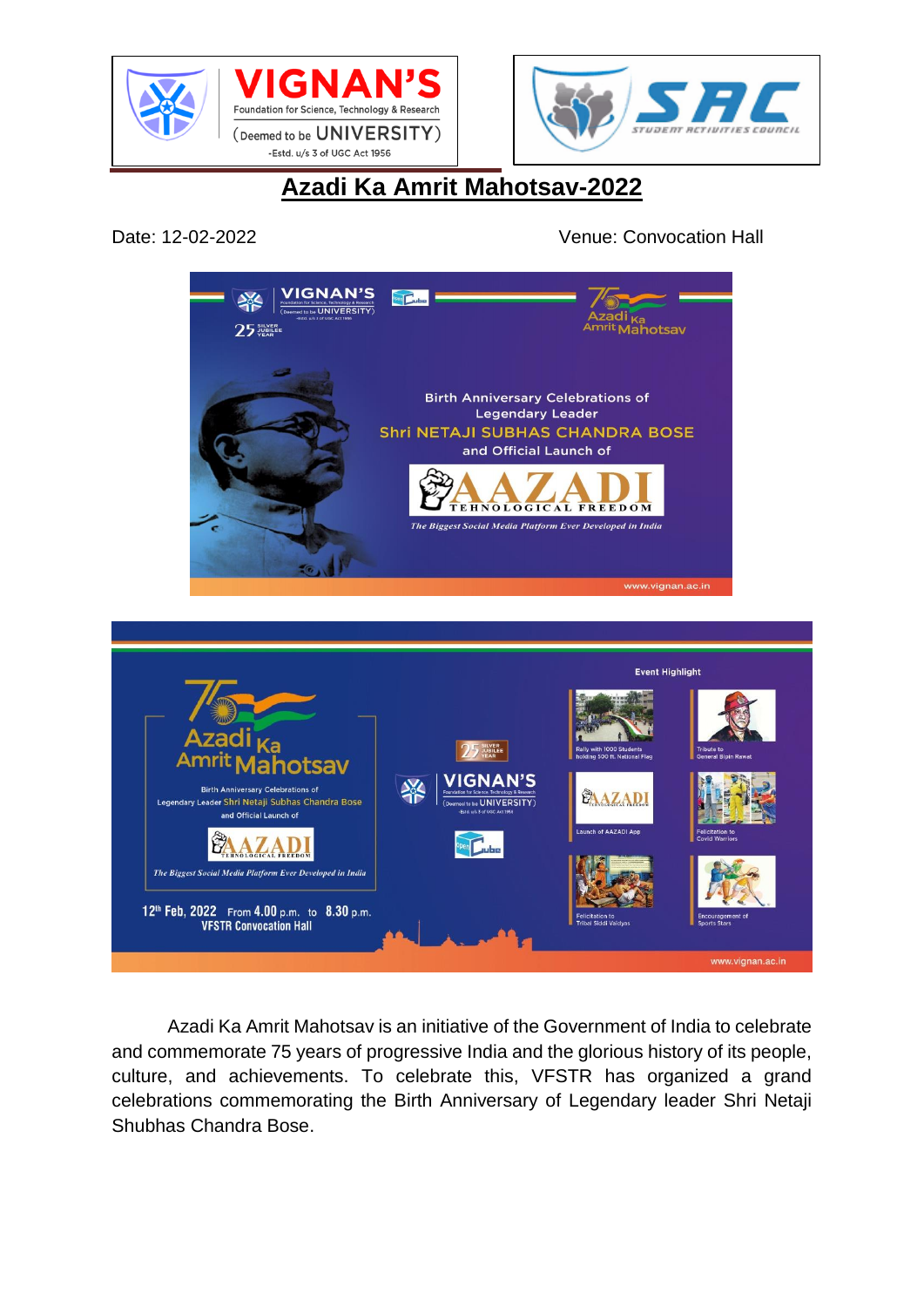





A series of activities were organized to celebrate the occasion and instill patriotic fervor among the student's like

- Rally with 1000 students carrying 500 feet National flag through the entire campus
- Birth Anniversary celebrations of Shri Netaji Subhas Chandra Bose
- Tributes to Late General Bipin Rawat by lighting 100 Sky lanterns
- Launch of "AAZADI" app a social media platform developed in India by Open Cubes software pvt. Ltd.
- Patriotic songs performances by students
- Invited talks by esteemed quests from Union Ministry
- Felicitation to the frontline warriors
- Appreciation to the regional sports stars

Headed by the rally with 1000 students holding a 500ft national flag from A block to convocation hall. It was a feast to the eyes with all the NCC Cadets piloting the national flag and all the students chanting slogans carrying the National Flag with pride. An extraordinary welcome dance was performed by the dance club followed by the Vignan theme song by the music club. The internal dignities are welcomed onto the stage for lighting the lamp and to pay tribute to the great leaders. A precious message was delivered to all the students by **Dr. K.V.Krishna Kishore** *(Vice-Chancellor)* and expressed the achievements of the university. Stunning Patriotic songs were performed by the students of Music club. Azadi ka Amrit Mahotsav is an embodiment of all that is progressive about India's socio-cultural, political, and economic identity, to make this movement more remarkable Launch of the AAZADI app the largest social media platform made in India by Open Cubes software pvt. Ltd was done with a brief presentation by Mr.P.Vinod Kumar, CEO, Open Cubes. **Shri Ramdas Bandu Athawale** *(Hon'ble Minister of State for Social Justice and Empowerment)* conveyed his message about the Ambedkar and freedom fighters, reflecting his immense pressure for his presence at Vignan university. **Honorable Chairman, Dr. Lavu Rathaiah** reflected his notions on knowledge and its power in the society and congratulated for the successful launch of the AAZADI app. **Shri Faggan Singh Kulaste** *(Hon'ble Minister of State for Rural Development & Steel of India)* congratulated open cubes on the successful launch of the AAZADI app. **Vice-Chairman, Shri Lavu Sri Krishna Devarayalu** welcomed everyone for their presence at Vignan University, congratulated them on the AAZADI app launch. Felicitation was done to the quests by the internal dignitaries.

The grand event turned out with the Tribute to Late General Shri Bipin Rawat by lighting sky Lanterns and followed by National Anthem.